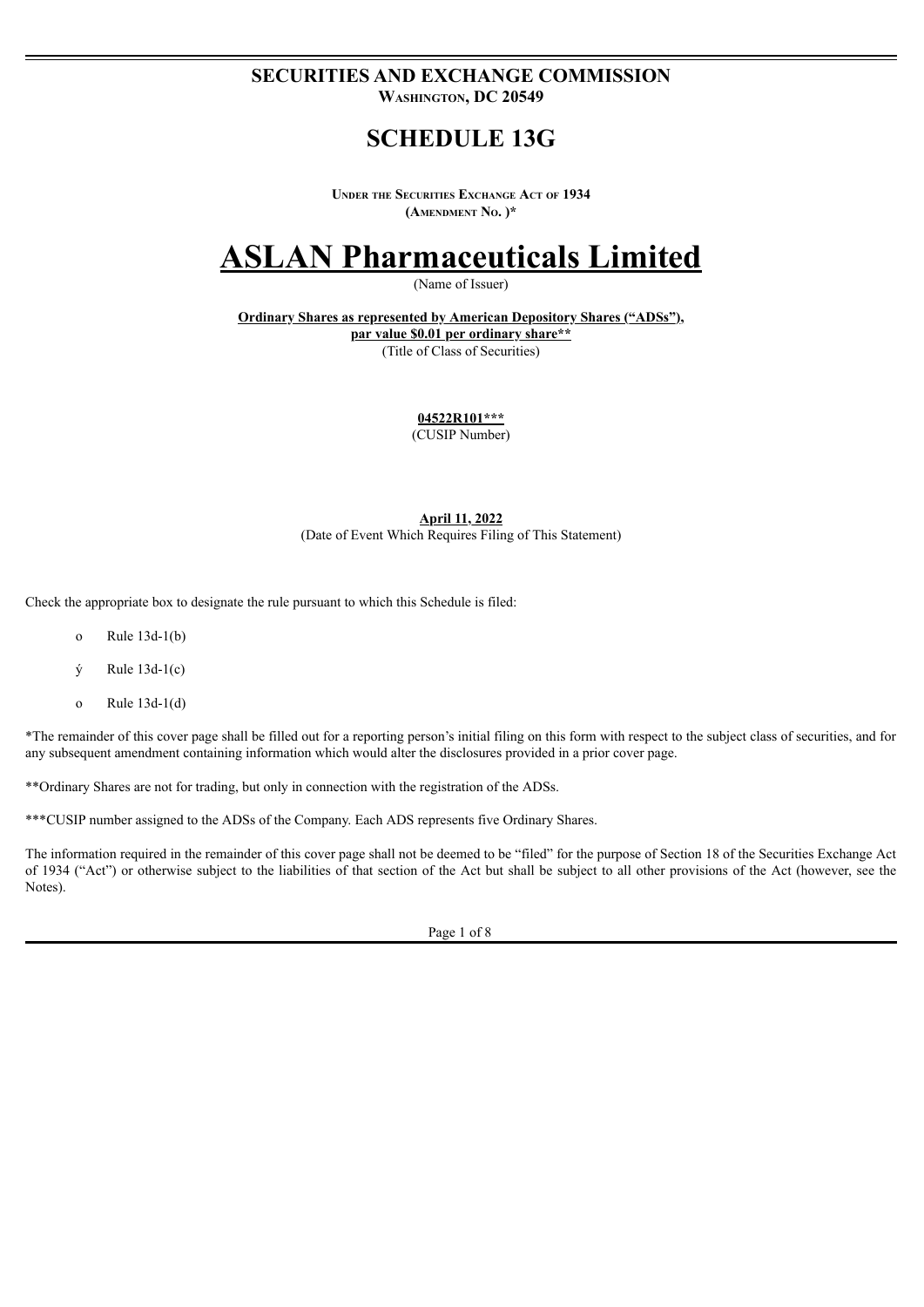| <b>CUSIP No. 04522R101</b>                                                                            |                                                                      |                                      | <b>13G</b>                                                   | Page 2 of 8 Pages                |  |  |
|-------------------------------------------------------------------------------------------------------|----------------------------------------------------------------------|--------------------------------------|--------------------------------------------------------------|----------------------------------|--|--|
| <b>NAMES OF REPORTING PERSONS</b><br>1<br>I.R.S. IDENTIFICATION NOS. OF ABOVE PERSONS (ENTITIES ONLY) |                                                                      |                                      |                                                              |                                  |  |  |
|                                                                                                       | TANG CAPITAL PARTNERS, LP                                            |                                      |                                                              |                                  |  |  |
| $\overline{2}$                                                                                        |                                                                      |                                      | CHECK THE APPROPRIATE BOX IF A MEMBER OF A GROUP*            | $\Box$<br>(a)<br>$(b)$ $\dot{y}$ |  |  |
| $\overline{3}$                                                                                        | <b>SEC USE ONLY</b>                                                  |                                      |                                                              |                                  |  |  |
| $\overline{\mathbf{4}}$                                                                               |                                                                      | CITIZENSHIP OR PLACE OF ORGANIZATION |                                                              |                                  |  |  |
|                                                                                                       | <b>DELAWARE</b>                                                      |                                      |                                                              |                                  |  |  |
|                                                                                                       | 5<br>0                                                               |                                      | <b>SOLE VOTING POWER</b>                                     |                                  |  |  |
| <b>NUMBER OF</b><br><b>SHARES</b><br>6<br><b>BENEFICIALLY</b><br><b>OWNED BY</b>                      |                                                                      |                                      | <b>SHARED VOTING POWER</b><br>18,796,125                     |                                  |  |  |
|                                                                                                       | <b>EACH REPORTING</b><br>$\overline{7}$<br>PERSON WITH<br>8          |                                      | <b>SOLE DISPOSITIVE POWER</b>                                |                                  |  |  |
|                                                                                                       |                                                                      |                                      | <b>SHARED DISPOSITIVE POWER</b>                              |                                  |  |  |
|                                                                                                       |                                                                      |                                      | 18,796,125                                                   |                                  |  |  |
| 9                                                                                                     |                                                                      |                                      | AGGREGATE AMOUNT BENEFICIALLY OWNED BY EACH REPORTING PERSON |                                  |  |  |
| 18,796,125                                                                                            |                                                                      |                                      |                                                              |                                  |  |  |
| 10                                                                                                    | CHECK BOX IF THE AGGREGATE AMOUNT IN ROW (9) EXCLUDES CERTAIN SHARES |                                      |                                                              |                                  |  |  |
|                                                                                                       |                                                                      |                                      |                                                              |                                  |  |  |
| PERCENT OF CLASS REPRESENTED BY AMOUNT IN ROW 9<br>11                                                 |                                                                      |                                      |                                                              |                                  |  |  |
| 5.4%                                                                                                  |                                                                      |                                      |                                                              |                                  |  |  |
| TYPE OF REPORTING PERSON<br>12<br>PN                                                                  |                                                                      |                                      |                                                              |                                  |  |  |
|                                                                                                       |                                                                      |                                      |                                                              |                                  |  |  |

Page 2 of 8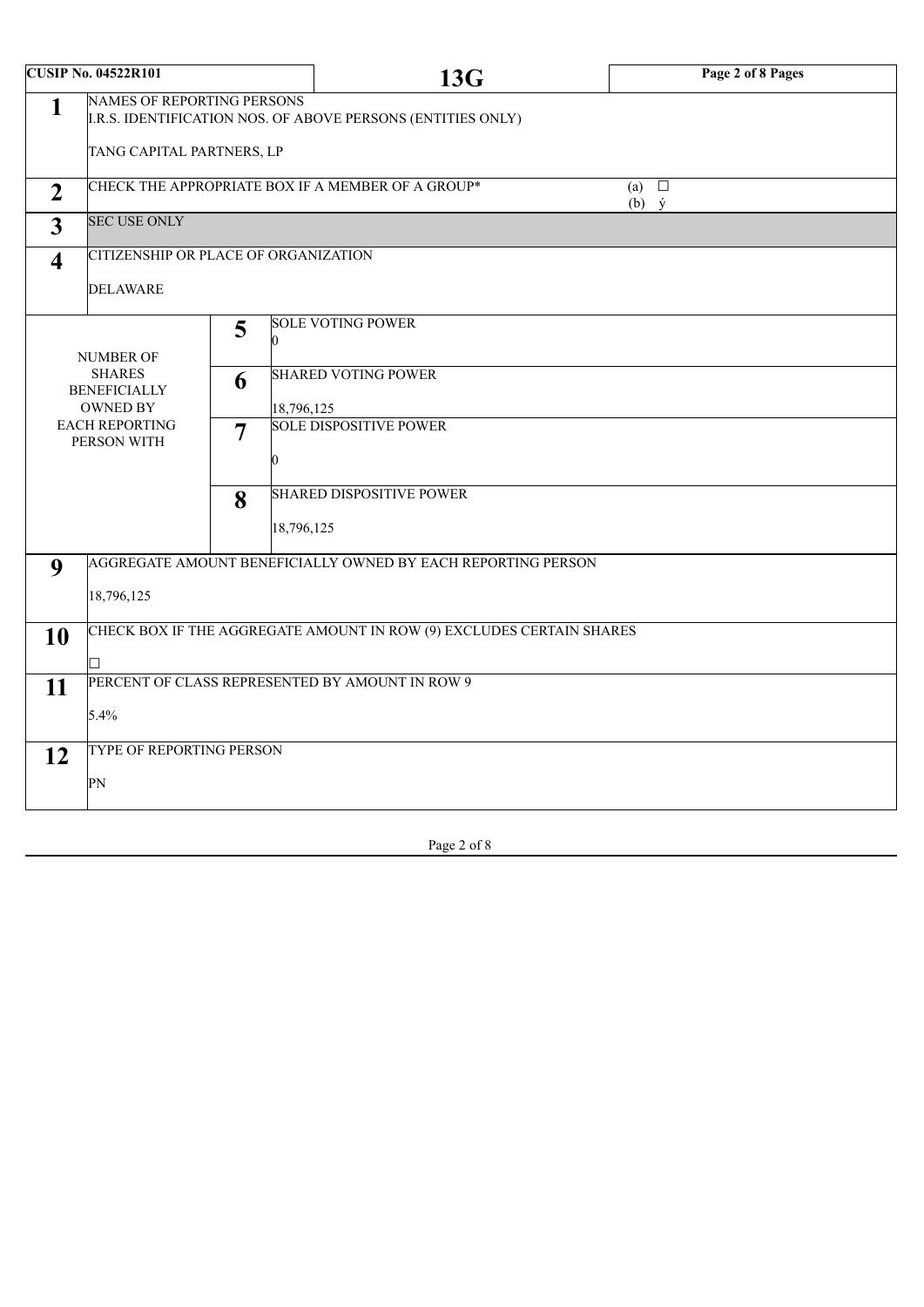| <b>CUSIP No. 04522R101</b>     |                                                                                                                                                                    |   | <b>13G</b>                                        | Page 3 of 8 Pages             |  |  |
|--------------------------------|--------------------------------------------------------------------------------------------------------------------------------------------------------------------|---|---------------------------------------------------|-------------------------------|--|--|
| 1                              | <b>NAMES OF REPORTING PERSONS</b><br>I.R.S. IDENTIFICATION NOS. OF ABOVE PERSONS (ENTITIES ONLY)                                                                   |   |                                                   |                               |  |  |
|                                | TANG CAPITAL MANAGEMENT, LLC                                                                                                                                       |   |                                                   |                               |  |  |
| $\overline{2}$                 |                                                                                                                                                                    |   | CHECK THE APPROPRIATE BOX IF A MEMBER OF A GROUP* | (a) $\Box$<br>$(b)$ $\dot{y}$ |  |  |
| $\overline{3}$                 | <b>SEC USE ONLY</b>                                                                                                                                                |   |                                                   |                               |  |  |
| $\overline{\mathbf{4}}$        | CITIZENSHIP OR PLACE OF ORGANIZATION                                                                                                                               |   |                                                   |                               |  |  |
|                                | <b>DELAWARE</b>                                                                                                                                                    |   |                                                   |                               |  |  |
|                                | 5<br>0<br><b>NUMBER OF</b><br><b>SHARES</b><br>6<br><b>BENEFICIALLY</b><br><b>OWNED BY</b><br>18,796,125<br><b>EACH REPORTING</b><br>$\overline{7}$<br>PERSON WITH |   | <b>SOLE VOTING POWER</b>                          |                               |  |  |
|                                |                                                                                                                                                                    |   | <b>SHARED VOTING POWER</b>                        |                               |  |  |
|                                |                                                                                                                                                                    |   | <b>SOLE DISPOSITIVE POWER</b>                     |                               |  |  |
|                                |                                                                                                                                                                    | 8 | <b>SHARED DISPOSITIVE POWER</b><br>18,796,125     |                               |  |  |
|                                |                                                                                                                                                                    |   |                                                   |                               |  |  |
| 9                              | AGGREGATE AMOUNT BENEFICIALLY OWNED BY EACH REPORTING PERSON<br>18,796,125                                                                                         |   |                                                   |                               |  |  |
| 10                             | CHECK BOX IF THE AGGREGATE AMOUNT IN ROW (9) EXCLUDES CERTAIN SHARES<br>H.                                                                                         |   |                                                   |                               |  |  |
| 11                             | PERCENT OF CLASS REPRESENTED BY AMOUNT IN ROW 9                                                                                                                    |   |                                                   |                               |  |  |
|                                | 5.4%                                                                                                                                                               |   |                                                   |                               |  |  |
| TYPE OF REPORTING PERSON<br>12 |                                                                                                                                                                    |   |                                                   |                               |  |  |
|                                | $\overline{O}O$                                                                                                                                                    |   |                                                   |                               |  |  |

Page 3 of 8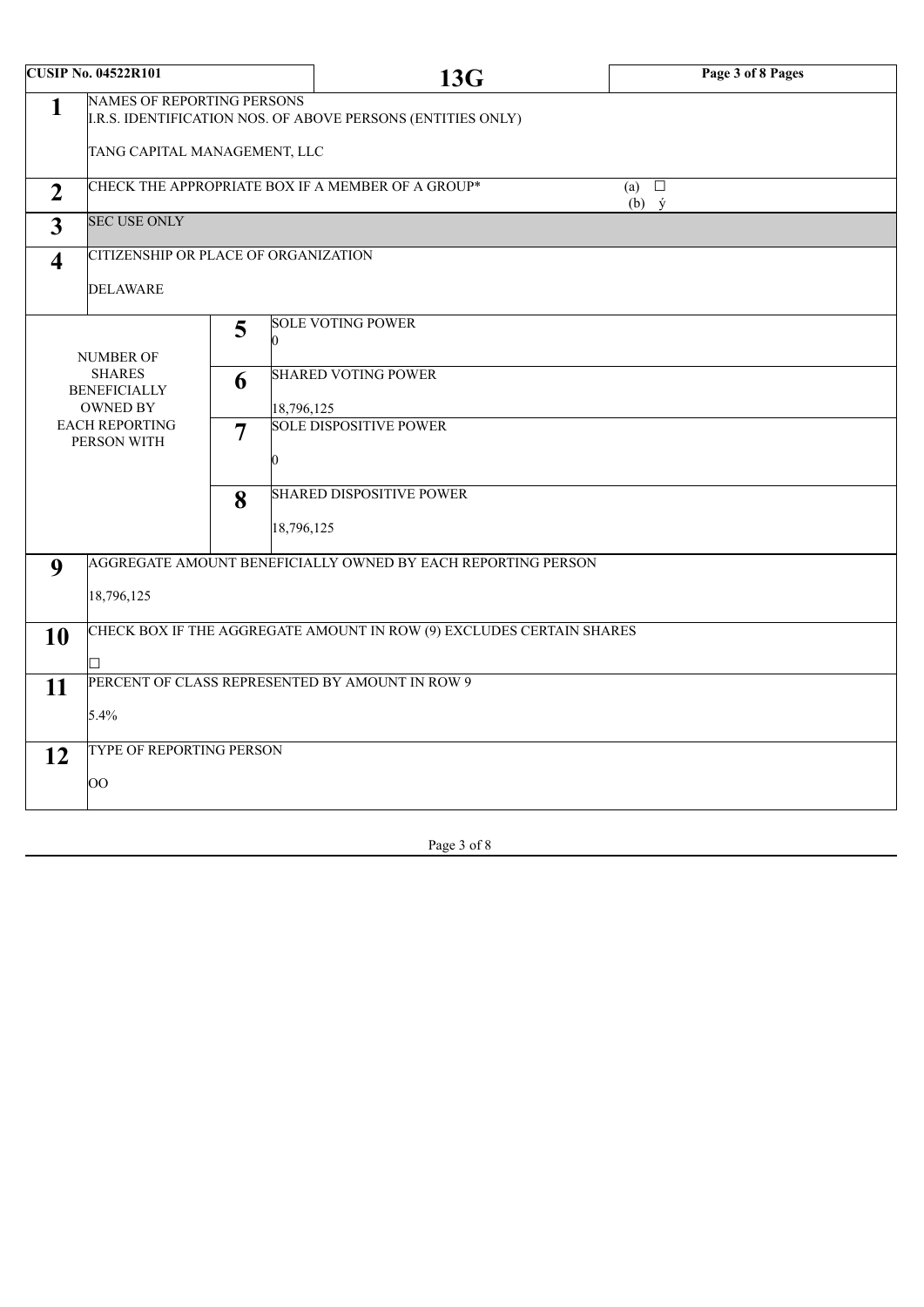| <b>CUSIP No. 04522R101</b>                             |                                                                                                  |                 | 13G                                               | Page 4 of 8 Pages                |  |
|--------------------------------------------------------|--------------------------------------------------------------------------------------------------|-----------------|---------------------------------------------------|----------------------------------|--|
| 1                                                      | <b>NAMES OF REPORTING PERSONS</b><br>I.R.S. IDENTIFICATION NOS. OF ABOVE PERSONS (ENTITIES ONLY) |                 |                                                   |                                  |  |
|                                                        | <b>KEVIN TANG</b>                                                                                |                 |                                                   |                                  |  |
| $\overline{2}$                                         |                                                                                                  |                 | CHECK THE APPROPRIATE BOX IF A MEMBER OF A GROUP* | (a) $\square$<br>$(b)$ $\dot{y}$ |  |
| 3                                                      | <b>SEC USE ONLY</b>                                                                              |                 |                                                   |                                  |  |
| $\overline{\mathbf{4}}$                                | CITIZENSHIP OR PLACE OF ORGANIZATION<br><b>UNITED STATES</b>                                     |                 |                                                   |                                  |  |
| 5<br>NUMBER OF                                         |                                                                                                  |                 | <b>SOLE VOTING POWER</b>                          |                                  |  |
|                                                        | <b>SHARES</b><br>6<br><b>BENEFICIALLY</b><br><b>OWNED BY</b><br>18,796,125                       |                 | <b>SHARED VOTING POWER</b>                        |                                  |  |
| <b>EACH REPORTING</b><br>$\overline{7}$<br>PERSON WITH |                                                                                                  |                 | <b>SOLE DISPOSITIVE POWER</b>                     |                                  |  |
|                                                        |                                                                                                  | 8<br>18,796,125 | <b>SHARED DISPOSITIVE POWER</b>                   |                                  |  |
| 9                                                      | AGGREGATE AMOUNT BENEFICIALLY OWNED BY EACH REPORTING PERSON<br>18,796,125                       |                 |                                                   |                                  |  |
| 10                                                     | CHECK BOX IF THE AGGREGATE AMOUNT IN ROW (9) EXCLUDES CERTAIN SHARES                             |                 |                                                   |                                  |  |
| 11                                                     | PERCENT OF CLASS REPRESENTED BY AMOUNT IN ROW 9<br>5.4%                                          |                 |                                                   |                                  |  |
| 12                                                     | <b>TYPE OF REPORTING PERSON</b><br>$\overline{\mathbb{N}}$                                       |                 |                                                   |                                  |  |

| Page 4 of 8 |
|-------------|
|-------------|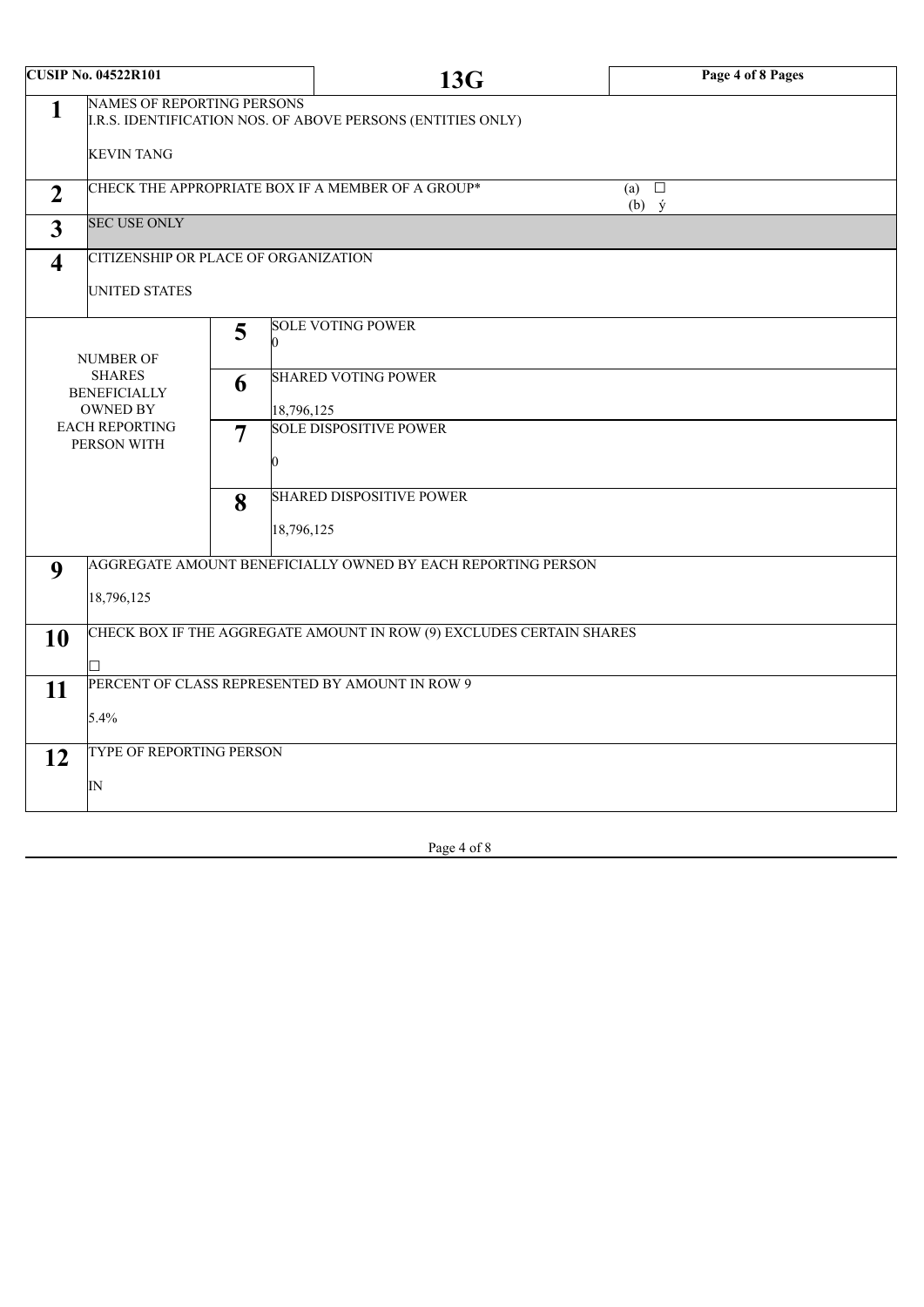| Item $1(a)$ . |     | Name of Issuer:                                                                                                                                                                                                                                                                          |  |  |  |  |
|---------------|-----|------------------------------------------------------------------------------------------------------------------------------------------------------------------------------------------------------------------------------------------------------------------------------------------|--|--|--|--|
|               |     | ASLAN Pharmaceuticals Limited, a Delaware corporation (the "Issuer")                                                                                                                                                                                                                     |  |  |  |  |
| Item $1(b)$ . |     | Address of Issuer's Principal Executive Offices:                                                                                                                                                                                                                                         |  |  |  |  |
|               |     | 83 Clemenceau Avenue #12-03 UE Square, Singapore 239920                                                                                                                                                                                                                                  |  |  |  |  |
| Item $2(a)$ . |     | Name of Person Filing:                                                                                                                                                                                                                                                                   |  |  |  |  |
|               |     | This Statement on Schedule 13G (this "Statement") is filed by Tang Capital Partners, LP ("Tang Capital Partners"); Tang Capital<br>Management, LLC, the general partner of Tang Capital Partners ("Tang Capital Management"); and Kevin Tang, the manager of Tang<br>Capital Management. |  |  |  |  |
| Item $2(b)$ . |     | Address of Principal Business Office or, if none, Residence:                                                                                                                                                                                                                             |  |  |  |  |
|               |     | 4747 Executive Drive, Suite 210, San Diego, CA 92121                                                                                                                                                                                                                                     |  |  |  |  |
| Item $2(c)$ . |     | Citizenship:                                                                                                                                                                                                                                                                             |  |  |  |  |
|               |     | Tang Capital Partners is a Delaware limited partnership. Tang Capital Management is a Delaware limited liability company. Mr. Tang is a<br>United States citizen.                                                                                                                        |  |  |  |  |
| Item $2(d)$ . |     | Title of Class of Securities:                                                                                                                                                                                                                                                            |  |  |  |  |
|               |     | Ordinary Shares, par value \$0.01 per share, represented by ADSs (the "Ordinary Shares")                                                                                                                                                                                                 |  |  |  |  |
| Item $2(e)$ . |     | CUSIP number 04522R101 has been assigned to the ADSs of the Company. Each ADS represents five Ordinary Shares.                                                                                                                                                                           |  |  |  |  |
| Item 3.       |     | Not applicable.                                                                                                                                                                                                                                                                          |  |  |  |  |
| Item 4.       |     | Ownership.                                                                                                                                                                                                                                                                               |  |  |  |  |
|               | (a) | Amount Beneficially Owned:                                                                                                                                                                                                                                                               |  |  |  |  |
|               |     | Tang Capital Partners. Tang Capital Partners beneficially owns 18,796,125 Ordinary Shares of the Issuer, in the form of 3,759,225<br>ADSs.                                                                                                                                               |  |  |  |  |
|               |     | Tang Capital Partners shares voting and dispositive power over such shares with Tang Capital Management and Kevin Tang.                                                                                                                                                                  |  |  |  |  |
|               |     | Tang Capital Management. Tang Capital Management beneficially owns 18,796,125 Ordinary Shares of the Issuer, in the form of<br>3,759,225 ADSs.                                                                                                                                           |  |  |  |  |
|               |     | Tang Capital Management shares voting and dispositive power over such shares with Tang Capital Partners and Kevin Tang.                                                                                                                                                                  |  |  |  |  |

**Kevin Tang.** Kevin Tang beneficially owns 18,796,125 Ordinary Shares of the Issuer, in the form of 3,759,225 ADSs.

Page 5 of 8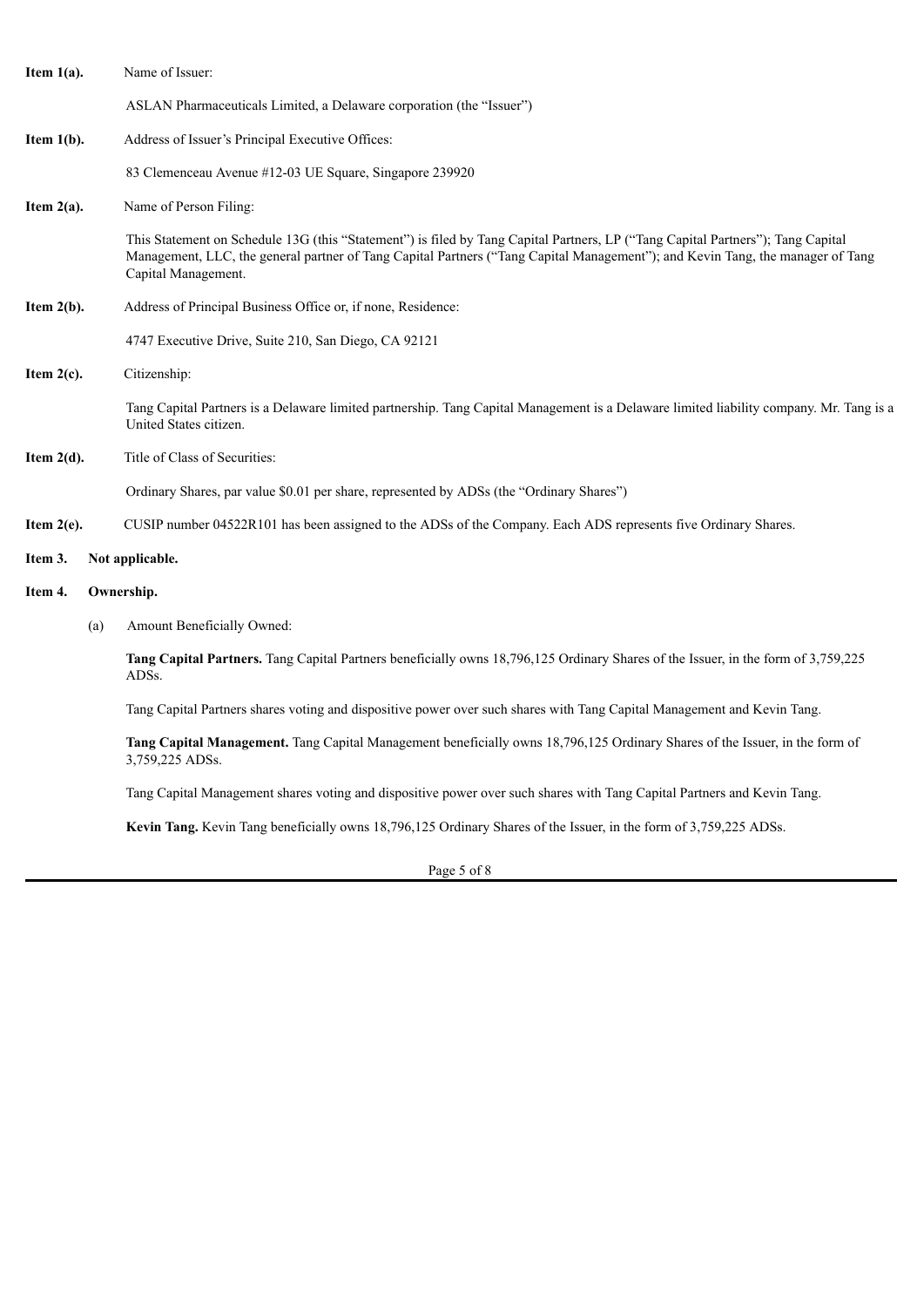Kevin Tang shares voting and dispositive power over such shares with Tang Capital Partners and Tang Capital Management.

The percentages used herein are based on 348,723,365 Ordinary Shares outstanding as of December 31, 2021, as set forth in the Issuer's Annual Report on Form 20-F that was filed with the Securities and Exchange Commission on March 25, 2022.

|     |                                                                 | <b>Tang Capital Partners</b><br>Tang Capital Management<br>Kevin Tang | 5.4%<br>5.4%<br>5.4%                                        |  |
|-----|-----------------------------------------------------------------|-----------------------------------------------------------------------|-------------------------------------------------------------|--|
| (c) |                                                                 | Number of shares as to which such person has:                         |                                                             |  |
|     | (i)                                                             | sole power to vote or to direct the vote:                             |                                                             |  |
|     |                                                                 | <b>Tang Capital Partners</b><br>Tang Capital Management<br>Kevin Tang | $0$ shares<br>$0$ shares<br>0 shares                        |  |
|     | (ii)                                                            | shared power to vote or to direct the vote:                           |                                                             |  |
|     |                                                                 | Tang Capital Partners<br>Tang Capital Management<br>Kevin Tang        | 18,796,125 shares<br>18,796,125 shares<br>18,796,125 shares |  |
|     | (iii)<br>sole power to dispose or to direct the disposition of: |                                                                       |                                                             |  |
|     |                                                                 | <b>Tang Capital Partners</b><br>Tang Capital Management<br>Kevin Tang | $0$ shares<br>$0$ shares<br>0 shares                        |  |
|     | (iv)                                                            | shared power to dispose or to direct the disposition of:              |                                                             |  |
|     |                                                                 | <b>Tang Capital Partners</b><br>Tang Capital Management<br>Kevin Tang | 18,796,125 shares<br>18,796,125 shares<br>18,796,125 shares |  |

#### **Item 5. Ownership of Five Percent or Less of a Class.**

If this statement is being filed to report the fact that as of the date hereof the reporting person has ceased to be the beneficial owner of more than five percent of the class of securities, check the following:  $\Box$ 

#### **Item 6. Ownership of More than Five Percent on Behalf of Another Person.**

Not applicable

(b) Percent of Class:

#### Item 7. Identification and Classification of the Subsidiary Which Acquired the Security Being Reported on by the Parent Holding Company.

Not applicable.

#### **Item 8. Identification and Classification of Members of the Group.**

Not applicable.

Page 6 of 8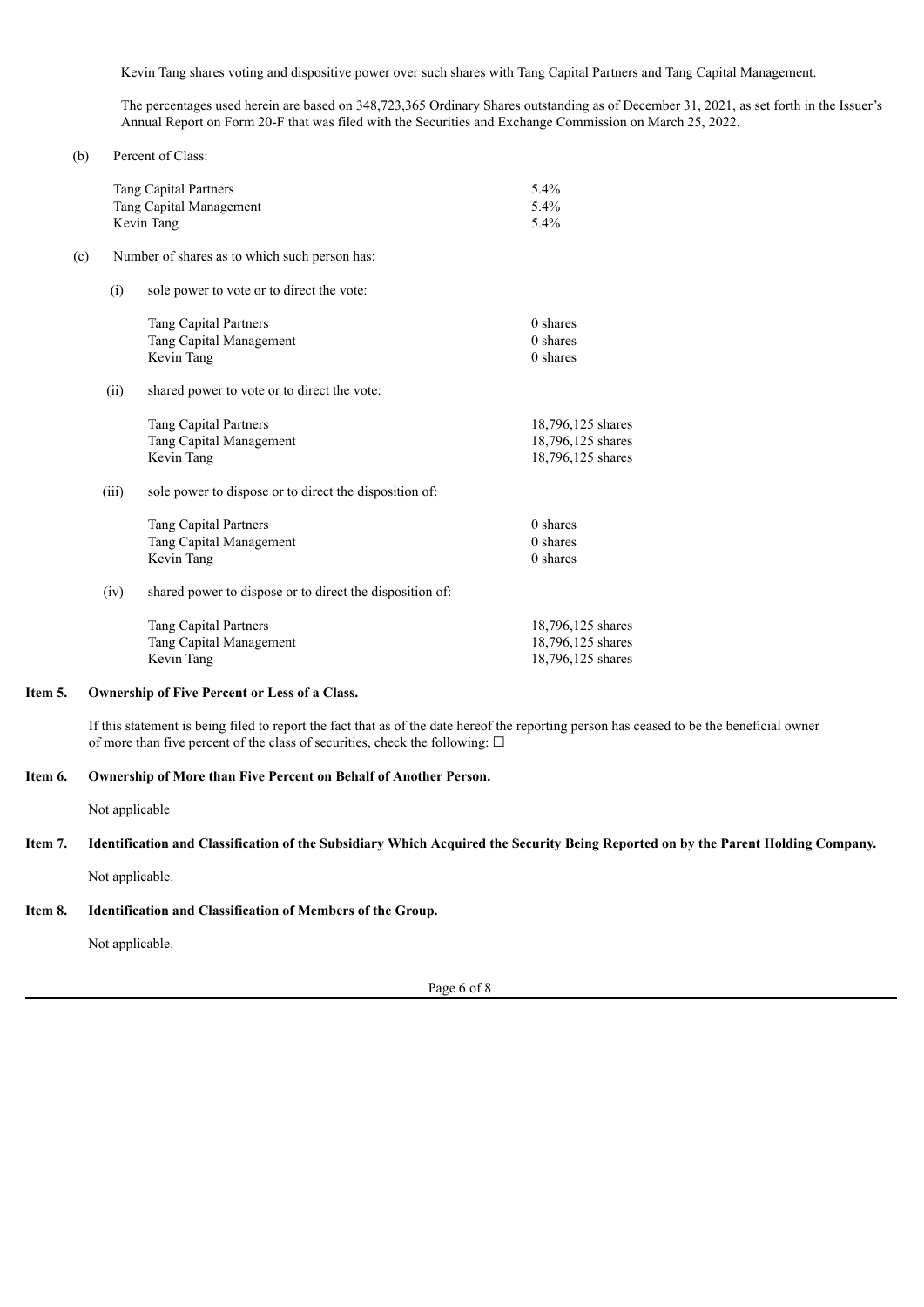#### **Item 9. Notice of Dissolution of Group.**

Not applicable.

#### **Item 10. Certification.**

By signing below I certify that, to the best of my knowledge and belief, the securities referred to above were not acquired and are not held for the purpose of or with the effect of changing or influencing the control of the issuer of the securities and were not acquired and are not held in connection with or as a participant in any transaction having that purpose or effect.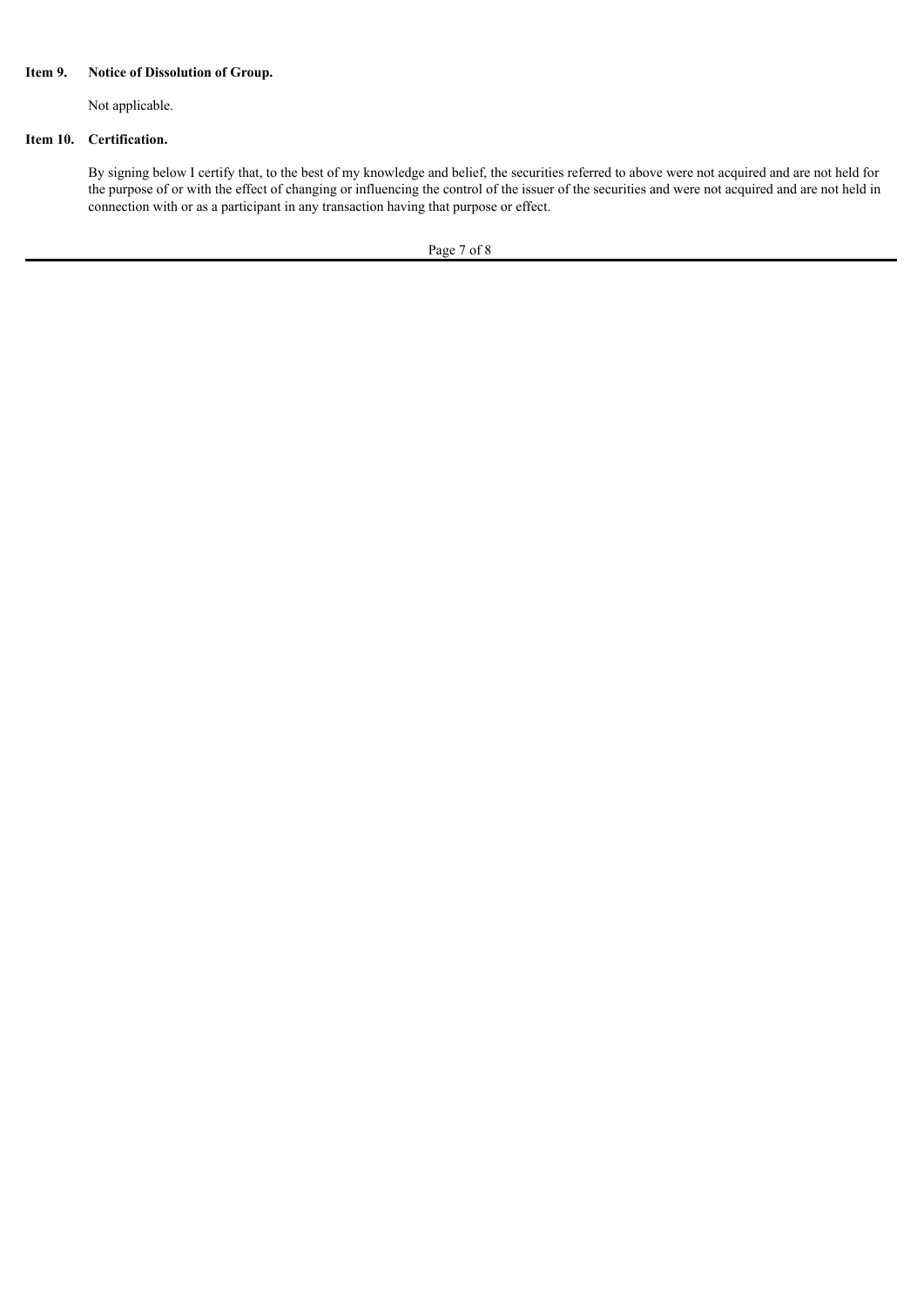#### **SIGNATURE**

After reasonable inquiry and to the best of my knowledge and belief, I certify that the information set forth in this statement is true, complete and correct.

Date: April 21, 2022 TANG CAPITAL PARTNERS, LP By: Tang Capital Management, LLC, its General Partner By: /s/ Kevin Tang Kevin Tang, Manager TANG CAPITAL MANAGEMENT, LLC By: /s/ Kevin Tang Kevin Tang, Manager /s/ Kevin Tang

Kevin Tang

Page 8 of 8